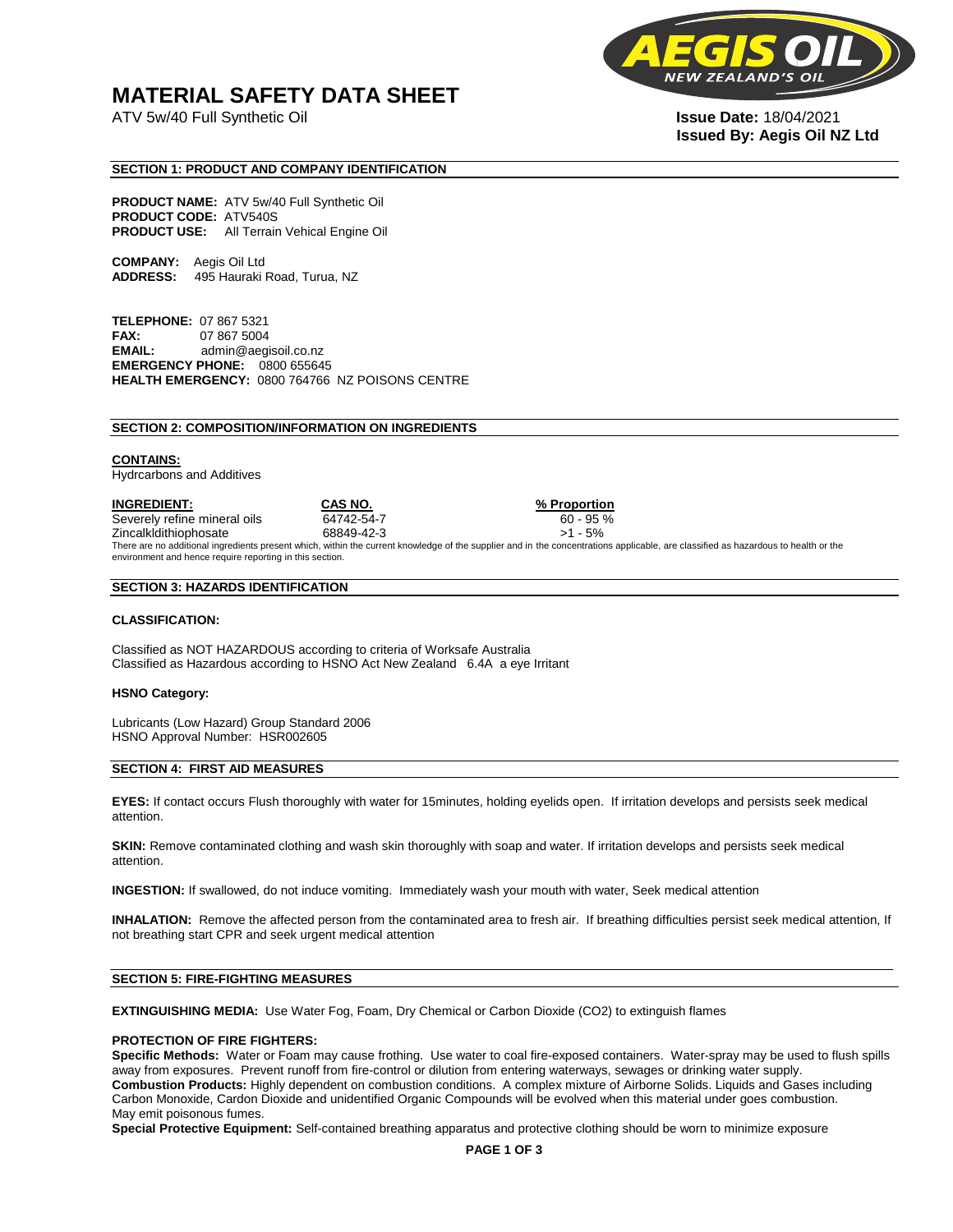# **MATERIAL SAFETY DATA SHEET**



**Issued By: Aegis Oil NZ Ltd** 

#### **SECTION 6: ACCIDENTAL RELEASE MEASURES**

**SPILL MANAGEMENT:** Eliminate all sources of ignition in the vicinity of the spilled material. Stop the leak if safe to do so. Contain and absorb with suitable absorbent material. Collect material and place into a suitably sealed and labeled container – Dispose of in the manner consistent with applicable regulations. Observe precautions in Exposure Controls/Personal Protection. Avoid breathing vapours and contact to the skin and eyes

**NOTIFICATION PROCEDURES:** Report spills as required to appropriate authorities Local Environment, Health Officer, Area Water Authority and or Fire Brigade/Police

#### **SECTION 7: HANDLING AND STORAGE**

**PRECAUTIONARY MEASURE:** Keep out of the reach of children

**GENERAL HANDLING:** Avoid contamination of the soil or releasing this material into sewage and drainage systems and bodies of water **STOREAGE:** Do not store in open or unlabeled containers. Store in a well ventilated place away from ignition sources, Strong Oxidizing Agents, Food Stuffs and Clothing. Keep closed when not in use or empty

**OTHER PRECAUTIONS:** Misuse of empty containers can be hazardous. Do not cut, weld, heat or drill. Do not pressurize or expose to open flame or heat. Keep closed when not in use or empty. Dispose of in the correct manner

#### **SECTION 8: EXPOSURE CONTROLS/PERSONAL PROTECTION**

#### **ENGINEERING CONTROLS:** Use in a well ventilated area

**VENTILATION:** Natural ventilation should be sufficient**,** however where vapours or mists are generated the use of a local exhaust system is recommended.

**RESPIRATORY PROTECTION:** No respiratory protection is normally required. Where ventilation is inadequate and vapours and/or mists are generated the use of an approved respirator with organic vapour/particulate filter complying AS/NZ1715 and AS/NZS 1716 is recommended. **EYE PROTECTION:** Avoid contact with eyes. Normal industrial eye protection practices should be employed

**SKIN PROTECTION:** No special protective clothing is required. Wear Gloves of impervious material if handling material for prolonged periods and chemical resistant Apron where clothing is likely to be contaminated is recommended.

**WORK HYGIENIC PRACTICES:** Good Personal hygiene practices should be followed

#### **EXPOSURE GUIDELINES:**

| <b>Component</b> | <b>Country.Agency</b> | <b>TWA</b>          | <b>STEL</b>    | Ceilina | <b>Notation</b>          |
|------------------|-----------------------|---------------------|----------------|---------|--------------------------|
|                  |                       |                     |                |         |                          |
| Oil Mist         | New Zealand           | 5 <sub>mq</sub> /m3 | $10$ mg/m $3-$ |         | $\overline{\phantom{a}}$ |

Consult local authorities for the appropriate values

#### **SECTION 9: PHYSICAL AND CHEMICAL PROPERTIES**

**Attention: The data below are typical values and do not constitute a specification** 

**COLOUR:** Amber **ODOUR:** Mild Mineral Oil Odour **ODOUR THRESHOLD:** Not Establish **PHYSICAL STATE:** Liquid **BOILING POINT:** >220 ºC **SOLUBILITY:** Insoluble **SPECIFIC GRAVITY:** Typically 0.865g/mL **VAPOUR PRESSURE:** Expected to be <0.0005 kPa @ 20 ºC **VAPOUR DENSITY:** >2.0 **KINEMATIC VISCOSITY:** Typically 15 cSt @ 100 ºC **FREEZING POINT: Not Establish FLASH POINT:** > 200 ºC **FLAMMABILITY:** Not Establish